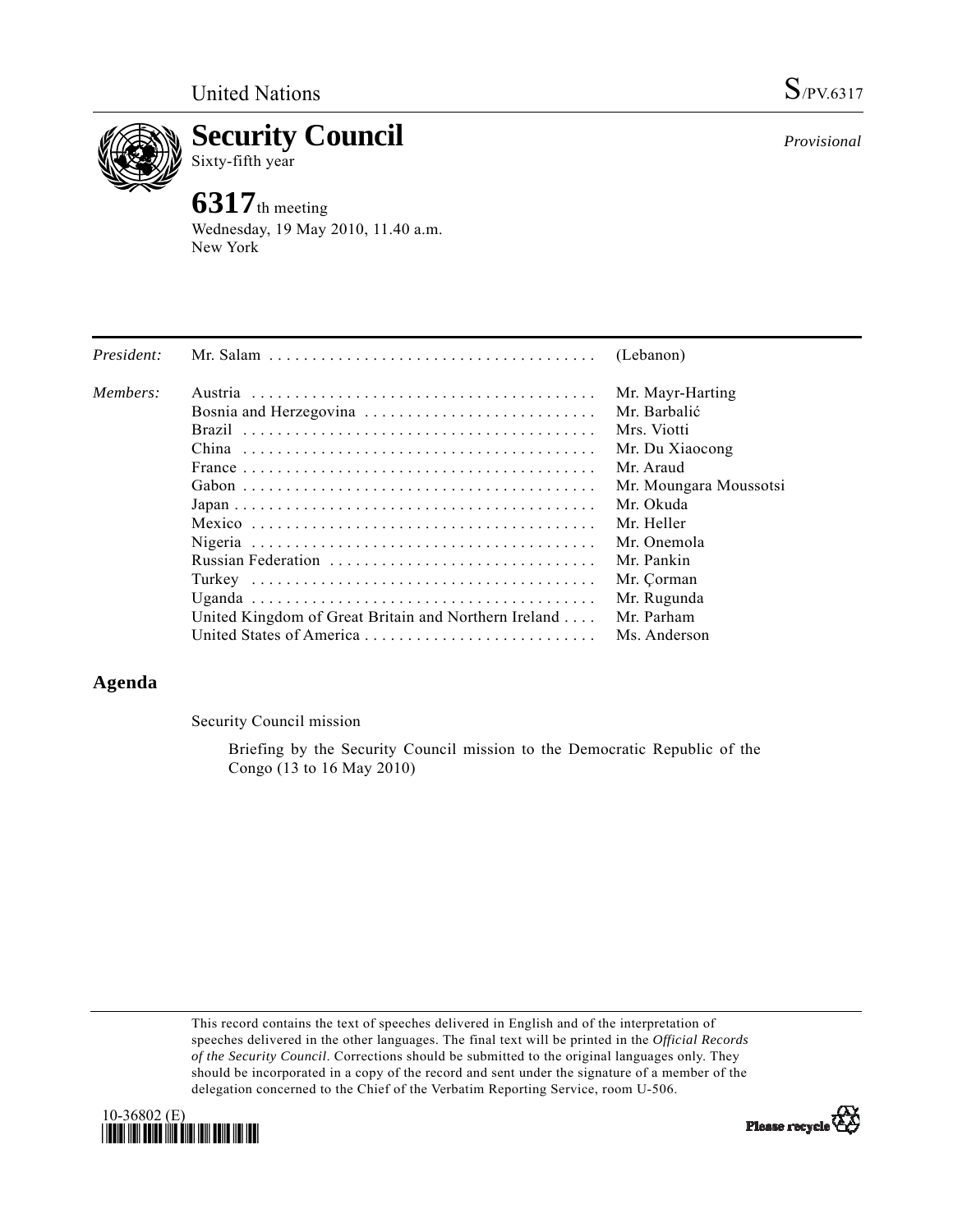*The meeting was called to order at 11.40 a.m.* 

#### **Adoption of the agenda**

*The agenda was adopted.* 

#### **Security Council mission**

### **Briefing by the Security Council mission to the Democratic Republic of the Congo (13 to 16 May 2010)**

**The President** (*spoke in Arabic*): The Security Council will now begin its consideration of the item on its agenda. The Council is meeting in accordance with the understanding reached in its prior consultations.

 At this meeting, the Council will hear a briefing by His Excellency Mr. Gérard Araud, Permanent Representative of France, who led the Security Council mission to the Democratic Republic of the Congo.

 I would like to welcome the return of the members of the Council and the Secretariat who took part in the mission to the Democratic Republic of the Congo.

 I now give the floor to His Excellency Mr. Gérard Araud in his capacity as the leader of the Security Council mission to the Democratic Republic of the Congo.

 **Mr. Araud** (France) (*spoke in French*): I should like at the outset to pay tribute to the members of the Council who shouldered their responsibilities in carrying out the mission with me. I also thank the Secretariat, the Special Representative of the Secretary-General, Mr. Alan Doss, and the United Nations Organization Mission in the Democratic Republic of the Congo (MONUC) for having organized the mission to the Democratic Republic of the Congo. I believe that all participants will agree with me that it was a very intense yet extremely useful mission for us all.

 I recall that the mission to the Democratic Republic of the Congo was justified by the fact that we shall soon have to take important decisions regarding the future of MONUC. In that context, we wished to determine with the Congolese authorities — first and foremost President Kabila, who honoured us with a hearing, as well as members of the Government, the Congolese Parliament and local civil society — how best to achieve our common goal of restoring the sovereignty of the Congolese State over its entire

territory by rebuilding a stable and peaceful country. We can do so only in the framework of a sustainable and trusting partnership with the authorities of the Democratic Republic of the Congo. We were there not to negotiate but to hear the positions of the Congolese authorities and the various interlocutors with whom we met.

 I believe that we can draw the following lessons from our meetings. First, the situation in the Democratic Republic of the Congo has evolved over the past 10 years and progress has been made. At the same time, however, the situation remains fragile. The humanitarian and human rights situations in particular are worrisome. As a result, any change in the situation of the United Nations presence in the country will have to be undertaken cautiously on the basis of the situation on the ground and avoid creating new instability. I would stress that we cannot follow artificial time frames and must be guided only by the reality of the situation on the ground.

 Secondly, security sector reform is, of course, a key challenge in the Democratic Republic of the Congo, as it is in many post-conflict countries. The lack of an effective republican army is, according to President Kabila himself, the greatest failure of the international community and his own Government. The Congolese authorities confirmed their desire to professionalize their army through bilateral cooperation, while calling for MONUC's support in training the police force and strengthening the capacities of the judicial system. Lastly and importantly, MONUC is expected to provide logistical support for the various elections scheduled for the coming months.

 Naturally, my colleagues and I could elaborate further on all these issues on the basis of our detailed discussions with all our interlocutors, in which many extremely important questions, in particular the issue of logistical support for the elections, were raised. Members of the Council will no doubt recall the scale and cost of the support we provided to the 2006 elections. Hence, support for the upcoming elections will obviously have very significant consequences for the Organization. We shall return to this topic in detail.

 What are the consequences for MONUC? I believe that, first, the members of the Security Council have expressed their readiness to work with the Congolese authorities to strengthen peace and stability in the country in order to ensure the protection of